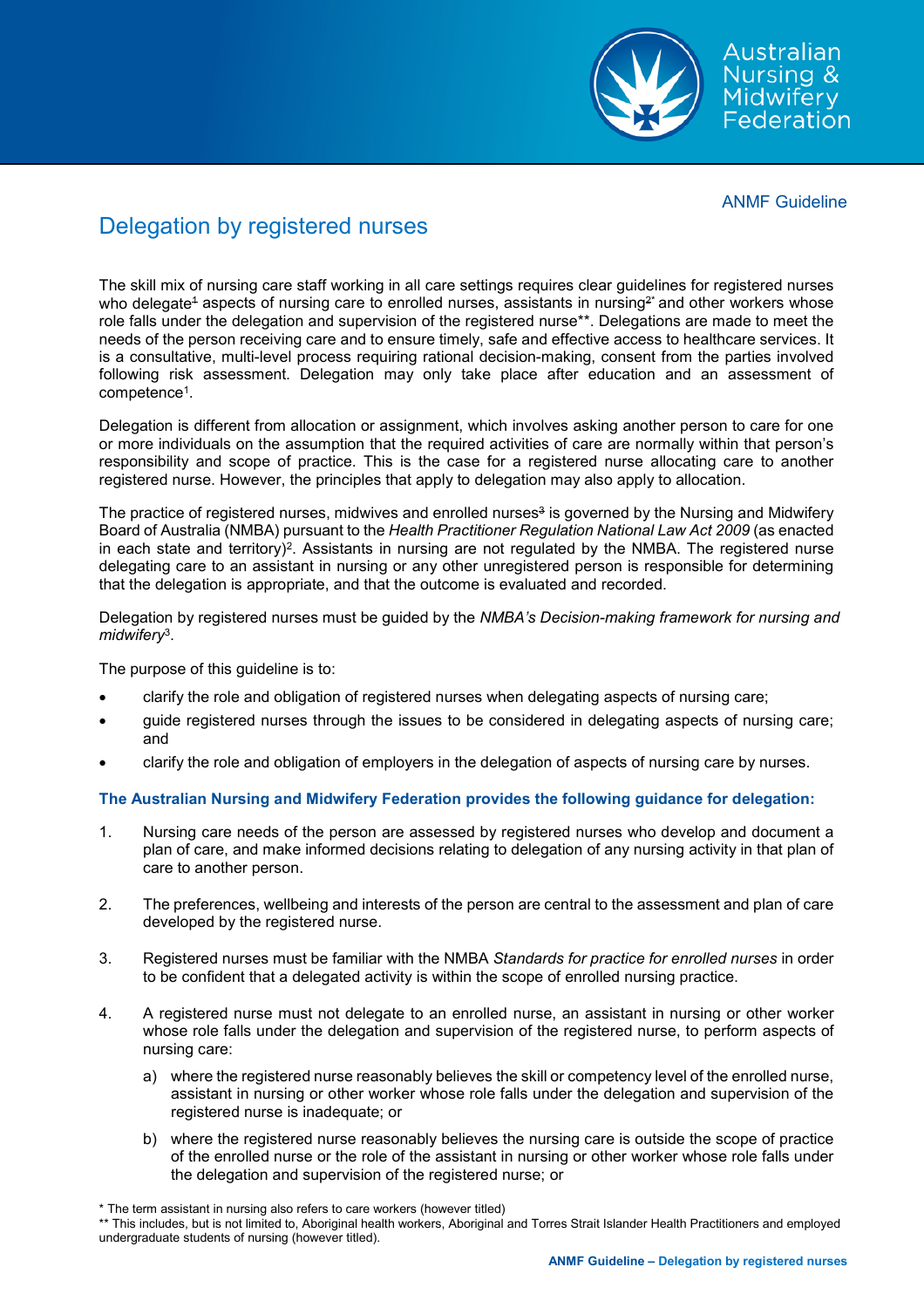

### ANMF Guideline

Australian Nursing & **Midwifery** Federation

- c) where the registered nurse is not able to provide direct or indirect supervision of the enrolled nurse, assistant in nursing or other worker whose role falls under the delegation and supervision of the registered nurse; or
- d) where the registered nurse will be unable to evaluate the aspect of care provided.
- 5. Each registered nurse and enrolled nurse is responsible for their own practice and conduct under the National Law. Registered nurse's responsibilities include taking an informed, responsible approach to delegation. The registered nurse remains accountable for delegated aspects of nursing care.
- 6. Registered nurses and enrolled nurses cannot assume that the policies, protocols and practices of the employer are always in accordance with legislative requirements. Registered nurses and enrolled nurses should seek advice or assistance from the ANMF state and territory branches, the NMBA and other relevant organisations in matters relating to regulation and other legislation.
- 7. In accepting any delegated nursing activity, the enrolled nurse, assistant in nursing or other worker whose role falls under the delegation and supervision of the registered nurse is making an undertaking to personally perform that activity. A delegated activity may not be re-delegated to another person by the person to whom the registered nurse has delegated the aspects of nursing care.
- 8. Enrolled nurses work under the supervision and delegation of a named and accessible registered nurse. In accepting delegated aspects of nursing care, enrolled nurses are accepting responsibility and accountability for delivery of those aspects of nursing care.
- 9. Enrolled nurses, assistants in nursing and other workers whose role falls under the delegation and supervision of the registered nurse have a responsibility to advise the delegating registered nurse if they are not confident or competent to provide any aspect of the delegated nursing care or if it is not within their scope of practice or role.
- 10. Enrolled nurses, assistants in nursing and other workers whose role falls under the delegation and supervision of the registered nurse assist registered nurses by providing delegated aspects of nursing care within the limits specified by their education, training and experience, and in accordance with legislation.
- 11. Enrolled nurses, assistants in nursing and other workers whose role falls under the delegation and supervision of the registered nurse work within a nursing care plan of care developed by registered nurses and work under registered nurse supervision at all times. This supervision may be direct or indirect.
- 12. Assistants in nursing and other workers whose role falls under the delegation and supervision of the registered nurse are accountable to registered nurses for all delegated activities.
- 13. Employers are responsible for ensuring that all employees are competent to carry out the role for which they have been employed.
- 14. Employers must acknowledge that they do not employ assistants in nursing and other workers whose role falls under the delegation and supervision of the registered nurse to provide nursing care. Rather, they employ them to assist the registered nurse in the provision of delegated nursing care. It is the registered nurse alone who determines if and when the assistant in nursing or other worker whose role falls under the delegation and supervision of the registered nurse may be delegated an aspect of nursing care.
- 15. Employers are responsible for ensuring that registered nurses have access to information regarding the safety and competence for practice of each assistant in nursing and other worker whose role falls under the delegation and supervision of the registered nurse, to whom they may consider delegating aspects of nursing care.